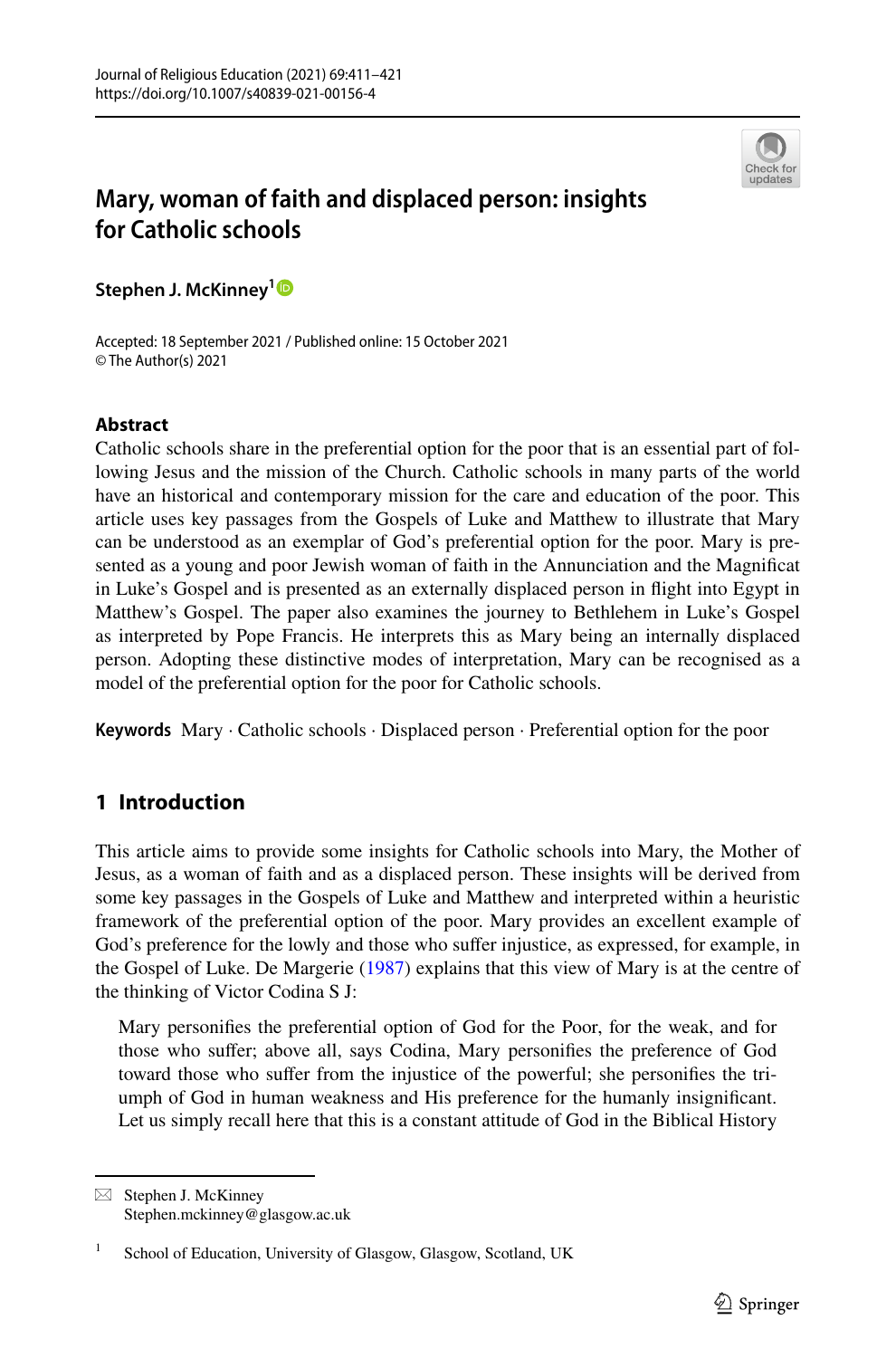of Salvation. It culminates in God's choice of Mary as Mother of His Son: He chose Mary, a woman of the people, poor and unknown, a virgin (de Margerie, [1987](#page-9-0))*.*

Mary is also presented in the Gospel of Matthew as a person who has experienced external forcible displacement—sharing the plight of millions of people in the contemporary world. The article will discuss the interpretation of Pope Francis of the journey to Bethlehem in Luke's Gospel. He views this as an example of Mary experiencing internal forcible displacement.

The article will begin with a section on the preferential option for the poor and the centrality of this option to Catholic life and practice as espoused within the Church. While acknowledging the origins and roots of the preferential option for the poor, this section will illustrate this with reference to two sources: *A Place at the Table* [\(2002](#page-10-0)), a publication of the United States Conference of Catholic Bishops (US Bishops), and some of the writings of Gustavo Gutiérrez. The next section will examine Catholic schools, child poverty and the care for the poor. This will be followed by a lengthy section that will study two aspects of Mary: (1) as woman of faith and (2) as a displaced person. This section will draw on the Annunciation, the Magnifcat and the journey to Bethlehem, all from Luke's Gospel, and the fight into Egypt from Matthew's Gospel. The article will be completed with some concluding remarks.

## **2 Preferential option for the poor**

The phrase 'preferential option for the poor', sometimes known as the 'option for the poor', that was formulated in Latin America has been used extensively by Liberation Theologians. After a period of serious tension and dispute about some of the theory underpinning Liberation Theology, these two phrases have become mainstream terminology in the Catholic Church and are frequently quoted in publications about Catholic social teaching. They have been used and explored by the last three popes, consolidating the concerns of previous popes for the poor. The preferential option for the poor is a radical option for the poor that is the responsibility of all in the Church (Gutiérrez, [2009a](#page-9-1); Sobrino in Powell, [2008](#page-10-1)). It is rooted in a biblical mandate for care for the poor in both the Old and New Testaments and there is a long history of theological and ecclesial argument for the care of the poor (Groody, [2007\)](#page-9-2). Bartolomé de Las Casas and Gutiérrez, for example, both cite the works of the fourth century theologian St Augustine and his powerful comments on poverty and the neglect of the poor, as an exemplar of the depth of the option in the history of Christian refection (Dunn, [2013](#page-9-3); Grove, [2019](#page-9-4); Gutiérrez, [1992\)](#page-9-5).

This preferential option for the poor has been framed as an essential part of Christian discipleship. This emerged in an early form at the second general conference of Latin American Bishops in Medellin in August 1968 and began to be articulated more concretely as the *preferential option for the poor* during the third general conference in Puebla in 1979 and in Liberation Theology. This is emphasised, in a more recent example, by the US Bishops in *A Place at the Table* ([2002\)](#page-10-0):

For believers, this mission is not simply a matter of economics or politics but of discipleship. We may sometimes difer about the specifcs of how best to serve those in need, overcome poverty, and advance human dignity, but it is impossible for a Christian to say, "This is not my task." This mission is an essential part of what makes us disciples of Christ (US Bishops, [2002,](#page-10-0) p. VII).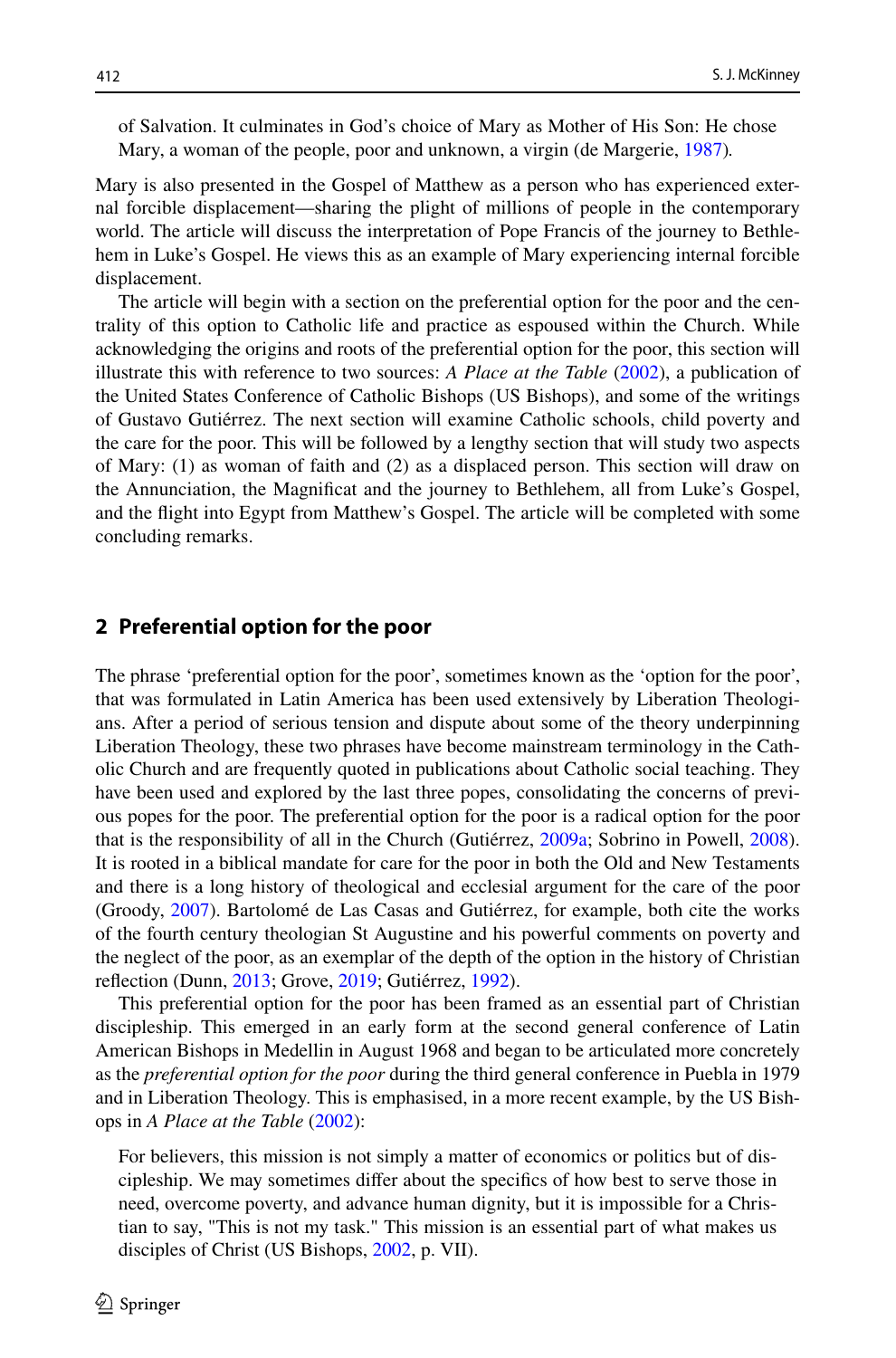The US Bishops use the analogy of the table: the poor have no place at the table, which is in stark contrast to the practice of Jesus who shared table fellowship with the marginalised and excluded (Lk 15:1–2) (Green, [1995](#page-9-6), p. 88). The US Bishops deepen the analogy by referring to the poor being excluded from the table for food *and* the table for decision making. The poor are unable to participate fully in the social, political and economic dimensions of contemporary life. This is unacceptable as the poor are made in the image and likeness of God (as are all people) and as such are 'endowed with inalienable dignity' (US Bishops, [2002](#page-10-0), p. V). Catholic Christians cannot ignore the face of Christ in the poor:

Although Jesus reminded us that in a world marred by sin, the poor would always be with us (Mtt: 26:11), he also challenged us to see him in those who are hungry or thirsty, in strangers, in the naked and imprisoned. In Christ's description of the Last Judgment, we learn that when we ignore the poor, we ignore Christ himself (Mtt 25:44-45). As John Paul II has declared, "This Gospel text is not a simple invitation to charity. . .. By these words, no less than by the orthodoxy of her doctrine, the Church measures her fdelity."

Gustavo Gutiérrez, one of the leading Liberation Theologians, is equally emphatic that the preferential option for the poor is an essential part of Christian life:

…we see that accompaniment of the poor – so central to the message of the gospel – must always be a reference point for our primary task: following Jesus (Gutiérrez, [2013](#page-9-7), p. 32).

This means following the personal example of Jesus who chose a life of poverty, taught about the right use of possessions, and was in solidarity with the poor and the marginalised (Goulder, [1989](#page-9-8); Miller, [2014\)](#page-10-2). Gutiérrez argues that the contemporary preferential option for the poor includes a refusal to accept the inevitability of poverty and challenges the causes of poverty (Gutiérrez, [2013](#page-9-7), p. 29):

The assumption was that, for some, poverty is the will of God. We cannot accept this. Indeed, to be for the poor is not to accept their poverty. In Liberation theology, we ask how it could be possible to be committed to the poor if we are not against poverty.

Gutiérrez opposes the facile acceptance of a divinely willed poverty which can justify the abrogation of responsibility for the poor. This message of the preferential option for the poor as an essential part of Christian faith and discipleship has been frmly and repeatedly emphasised by Pope Francis and his immediate predecessors (Dorr, [2016](#page-9-9); Sedmark, [2016\)](#page-10-3).

## **3 Catholic schools and care for the poor**

One of the fundamental principles of a Catholic school, as articulated by some of the key Vatican documents, is that it must have Jesus and the gospel at its heart (Sacred Congregation of Catholic Education [1977](#page-10-4); Miller, [2006\)](#page-10-5). There is also an ecclesial dimension to Catholic schools and *The Religious Dimension of the Catholic School* [\(1988](#page-9-10)) positions the Catholic school within the Catholic Church (Oldenski, [2011](#page-10-6)):

The Catholic School fnds its true justifcation in the mission of the Church; it is based on an educational philosophy in which faith, culture and life are brought into harmony (Congregation for Catholic Education, [1988,](#page-9-10) section 34).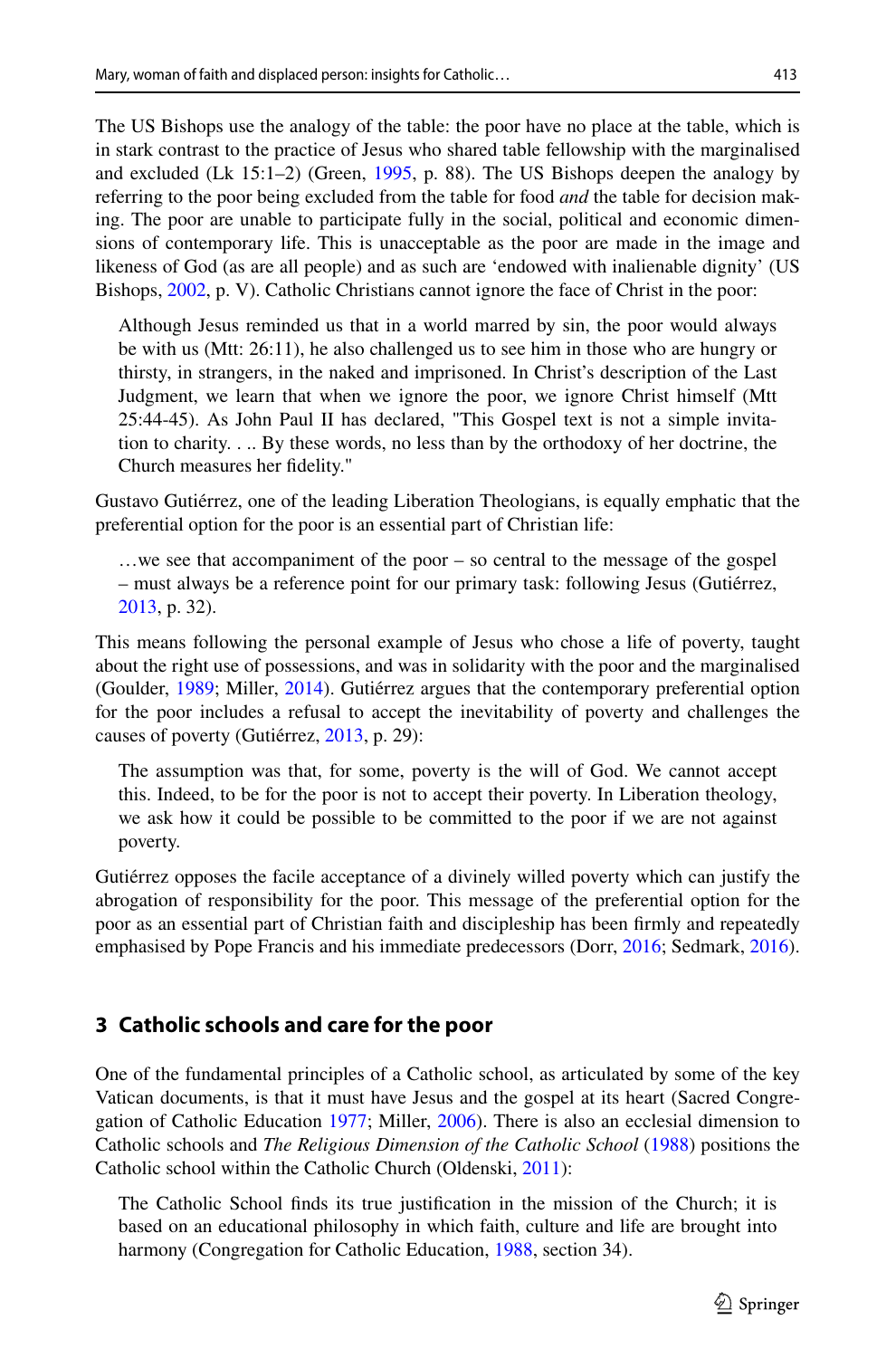The care of the poor in Catholic schools is stressed in Vatican documents on Catholic education such as *Gravissimum Educationis* [\(1965](#page-10-7)), *The Catholic School* [\(1977](#page-10-4)) and *Consecrated Persons and their Mission in Schools. Refections and Guidelines* [\(2002](#page-9-11)). These and other Church sources provide many valuable insights into Catholic education and the care for the poor. Nevertheless, it has to be acknowledged that caution must be exercised to avoid the recourse to Catholic 'edu-babble' and the eclectic mining for seemingly profound, yet essentially meaningless, phrases such as *Gospel values* (McLaughlin, [1996;](#page-10-8) Whittle, [2021\)](#page-10-9). Themes need to be explored in depth and layers of meaning and diferent (legitimate) interpretations need to be uncovered. Catholic schools are called to understand what it means to engage with Jesus, gospel, the mission of the Church, and the contemporary vision and practice of preferential option for the poor in a meaningful way. They can address this by adopting or adapting some of the ideas that have been developed and deepened in research and practice in Catholic schools.

Contemporary research has highlighted the relationship between the preferential option for the poor and Catholic schools in current educational activities and practices in many diferent parts of the world. This includes Pakistan, India, Africa, United States, South America (Gutiérrez, [2009b](#page-9-12); Hrynkow & Creamer, [2015;](#page-9-13) Kabadi, [2015](#page-9-14); McKinney, [2018;](#page-10-10) Rasiah, [2020](#page-10-11), Wodon, [2020](#page-10-12); Igbo, [2020](#page-9-15)). There is body of scholarship that explores the extensive history of Catholic schools being established throughout the world in the 19th to twenty-frst centuries with a mission to educate the poor (Marmion, [1984;](#page-10-13) Grace, [2003;](#page-9-16) Scanlan, [2008;](#page-10-14) Barrera, [2019](#page-8-0); McKinney & McCluskey, [2019](#page-10-15)). Further, there is another body of scholarship that discusses the promotion of the preferential option for the poor in the curriculum in Catholic schools, often within teaching on social justice (Grace, [2013;](#page-9-17) Byron, [2015](#page-9-18); Valadez & Mirci, [2015;](#page-10-16) Admirand, [2018;](#page-8-1) McKinney, [2019](#page-10-17)).

#### **3.1 Poverty and child poverty**

The discussion on poverty and child poverty in Catholic schools requires a clear understanding of the conception of poverty, the scope of poverty and the impact of poverty on lives and school education. Much of this discussion is, of course, shared with schools that are not Catholic or do not have a mission and rationale rooted within a faith tradition. Contemporary poverty is very complex and child poverty is complicated because children are dependents, and their poverty is intrinsically related to the poverty of the household. Poverty is a multi-faceted societal issue that is, as has been seen, a Christian moral issue, but it is also an issue about moral standards within a society:

The child poverty rate is also a moral standard of what a society is willing to allow children to experience by the accident of their births into particular circumstances, which in many cases, means suffering the deprivation of basic needs by which to grow and come of age, facing diminished opportunities for success, and limited chances for full participation in their society's growth and development (Chaudry & Wimer, [2016,](#page-9-19) p. 23).

At this point it would seem appropriate to refer to a series of statistics, preferably official government statistics that use threshold measurements, to reveal the extent of poverty and child poverty in a given context whether it be a city, a local authority/region or a country. These are very useful but blunt measurements that help to map out the scope and the severity of the problem and do provide opportunities to (imprecisely) compare contemporary child poverty to previous eras such as the Victorian period or the harsh economic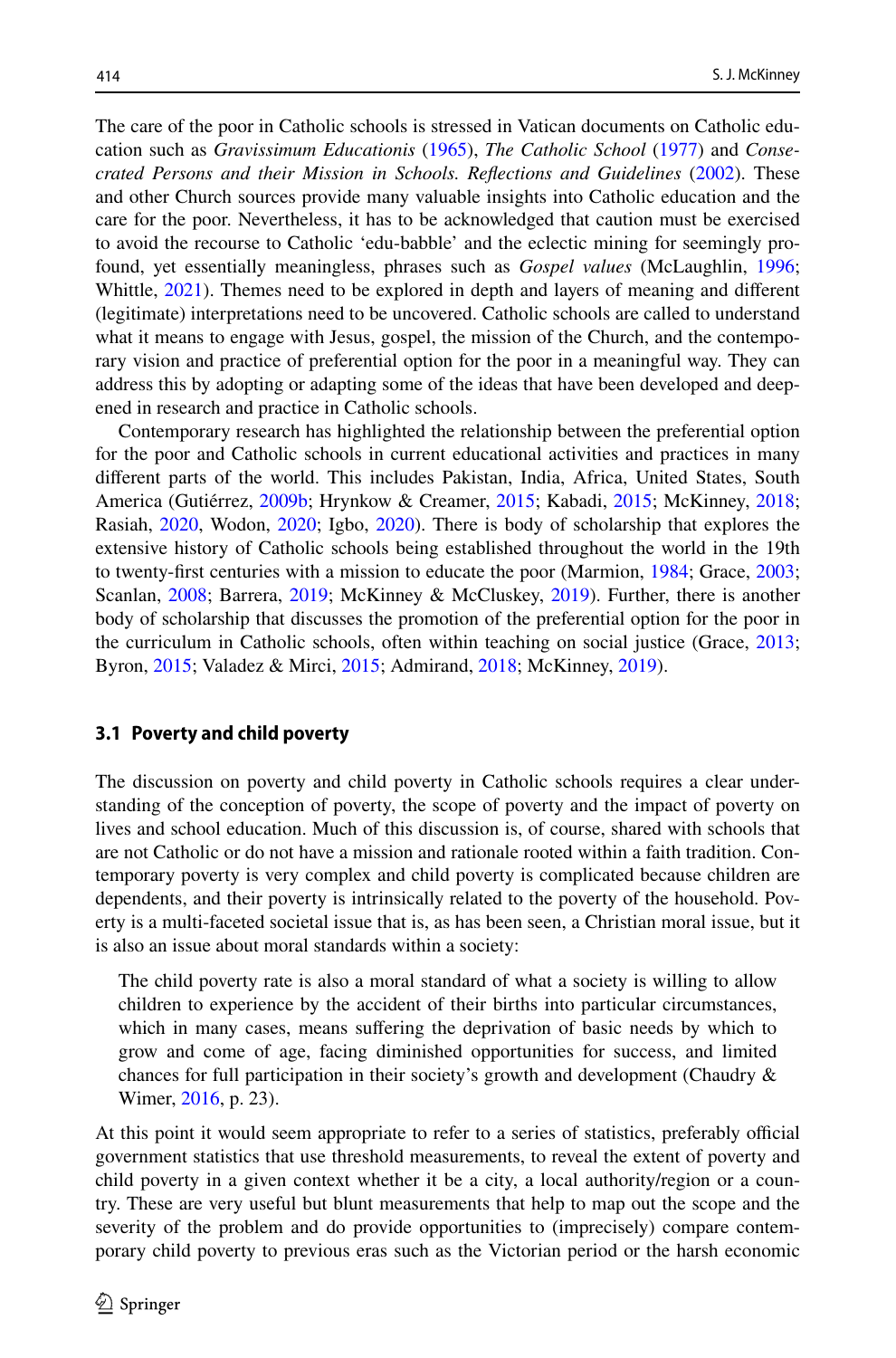depression between the two World Wars. These large-scale sets of statistics provide few insights, however, into the reality of poverty and the daily lived experience of deprivation and exclusion (Ridge, [2009\)](#page-10-18). Poverty cannot be simply reduced to numbers, it is about the struggles of individuals to meet their basic human needs with insufficient resource (US Bishops, [2002](#page-10-0)). There are other complementary ways to measure poverty that are more focussed on the quality of life and the exclusion from the social, cultural and recreational dimensions of life. (Scottish Government, [2021\)](#page-10-19).

The efects of Covid-19 have exacerbated pre-existing efects of poverty and the impact of poverty on school education and have brought some aspects of contemporary child poverty to public attention. These have afected many Catholic schools in the UK, many of which are still located in the more deprived areas, and Catholic schools in many parts of the world. Some notable examples are digital poverty, or digital exclusion, that results in learning loss and food poverty (Wodon, [2021\)](#page-10-20). These aspects of poverty inhibit learning: children are excluded from online learning if they do not have access, or consistent access, to devices and access to the internet, and children are unable to concentrate if they are hungry (McKinney, [2020\)](#page-10-21).

Catholic schools have made strenuous efforts to counter the practical effects of Covid-19 and can also draw on the profound richness of scripture, theology, history of pastoral care, saintly lives and Catholic social teaching that focus on poverty and the Christian response to poverty. As has been mentioned above, there are advocates for promoting Catholic social teaching and the preferential option for the poor in Catholic schools. Gerald Grace ([2013\)](#page-9-17), for example, argues for the use of *Caritas in Veritate* ([2009\)](#page-10-22) by Pope Benedict XVI as a curricular outline for learning and teaching in Catholic social teaching for Catholic schools. This includes the option for those in poverty, identifed as one the seven core principles of Catholic social teaching.

Admirand [\(2018](#page-8-1)) proposes that Liberation Theology, and the preferential option for the poor, with the 'deep moral messages' and promotion of 'inclusive, politically engaged and knowledgeable Catholic participation' should be taught in Religious Education in Catholic schools (pp. 162, 164). He adds that if the teaching is 'attuned to an interfaith theology', then, this could be attractive to the children and young people of other denominations and faiths who are enrolled in Catholic schools in many parts of the world (p. 165). Potentially, it would be attractive to those who claim to have no faith or who are disinterested in religion. The teaching of the preferential option for the poor in Religious Education in Catholic schools does raise, however, challenging questions about the confguration of Religious Education, and would not be easily incorporated in a depoliticized and decontextualized understanding and teaching of religion.

There remains scope to enhance and deepen the critical understanding of the preferential option for the poor in Catholic schools and further develop this in the curriculum. One important theme that arguably deserves more attention in the discussion on the preferential option for the poor in Catholic schools is the example of Mary, the Mother of Jesus.

### **4 Mary as woman of faith and displaced person**

In the post Vatican II world, Catholic theologians have sought to develop a Mariology that is pertinent for the contemporary church and a return to Mary as represented in scripture and the understanding of Mary in Tradition (Bearsley, [1980;](#page-9-20) McKenna, [2016](#page-10-23), p. 188)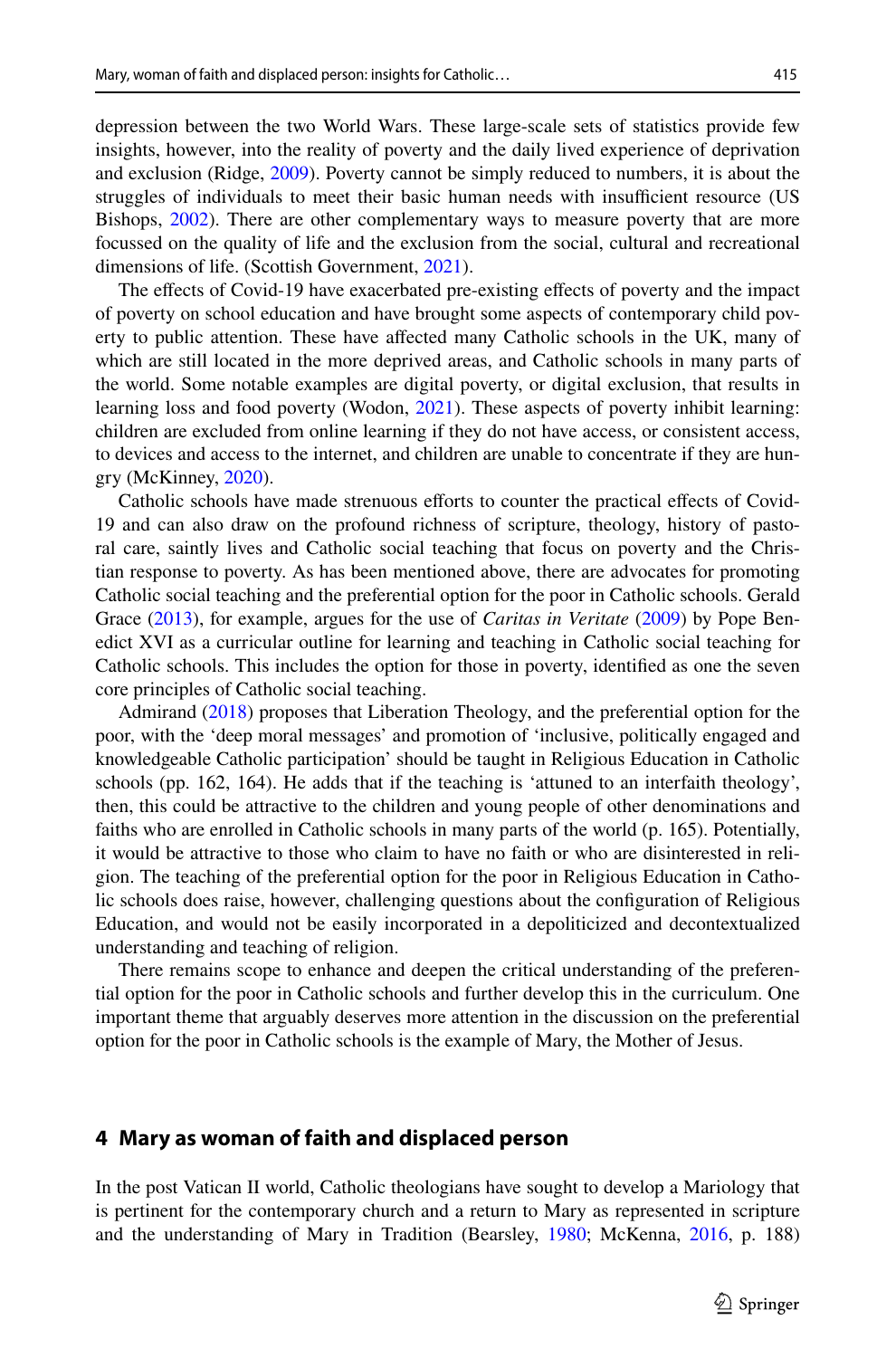highlights three themes for a contemporary 'synthesis and integration of Mary within Mariology and Theology'. These are:

Mary within Mariology and within theology: Mary, Mother of God, Theotokos, as a Trinitarian reality; Mary, type of the Church, as a Christological reality; Mary in faith and devotion.

McKenna argues that when exploring Mary in faith and devotion we can pose the question: 'What does Mary's faith reveal about faith?' The answer to this question lies in the (limited) information about Mary in the four gospels. She is presented in all of the gospels, though not always necessarily by name (Fitzmyer, [1989](#page-9-21), p. 57). John's Gospel does not name her in the two episodes in his gospel, though these are two crucial passages—the wedding feast of Cana (2:1–12) and her presence at the crucifixion (19:25–27). Mark uses her name only once in the two episodes that feature her in his gospel. Mathew refers to her by name fve times in three episodes and refers to her in another episode. The Gospel of Luke furnishes the largest number of references to Mary by name: thirteen times in fve episodes and refers to her another three times. Luke also emphasises that Mary was one of the members of the post resurrection community in Acts 1:14 (Bearsley, [1980,](#page-9-20) p. 473).

This article proposes to examine two aspects of Mary as presented in the gospels: (1) woman of faith and (2) displaced person. This frst aspect, woman of faith, will focus on two episodes in Luke's Infancy Narrative, the rich theological focus on the pre-events and birth of Jesus that inaugurates the 'renewed relationship between God and humanity' (Bovon, [2002](#page-9-22)). These two episodes will be the Annunciation and the Magnifcat. In these two episodes, Mary is presented as a young and poor Jewish woman (Krueger, [2019\)](#page-9-23). The second aspect, displaced person, will focus on the journey to Bethlehem for the birth of Jesus in Luke's Gospel and the fight of the Holy Family into Egypt in Matthew's Gospel.

#### **4.1 The Annunciation**

The angel Gabriel is sent to announce the birth of Jesus to Mary (Lk 1:26–38), having announced the birth of John the Baptist to Zechariah. There are some important contrasts between the announcement to Zechariah and the annunciation to Mary (Krueger, [2019](#page-9-23)). These help the reader to understand how Mary is represented in Luke's Gospel. The angel Gabriel, the eschatological messenger, appears to Zechariah in the Temple, the Holy centre of the Jewish world, whereas Gabriel appears to Mary in Nazareth, an un-consecrated space (Green, [1997,](#page-9-24) p. 84). Mary is not from a privileged background, nor is she as educated as Zechariah, the priest who was allowed to enter the sanctuary of the Temple. The response of Zechariah is presented as 'hesitant' and 'questioning' (1:18) and 'rooted in unbelief' Green ([1995,](#page-9-6) [1997,](#page-9-24) p. 84). The response from Mary to the announcement by the angel is 'willing' and 'responsive' (1:29, 38) (Green, [1995\)](#page-9-6). Mary, who has the last word in this episode, as opposed to Zechariah who is silenced in the earlier episode, replies: I am the handmaid of the Lord…Let what you have said be done to me' (verse 38). The response from the young and poor Jewish woman is exemplary and demonstrates her inner strength and her 'trusting faith' (Green, [1997,](#page-9-24) p. 92; Bovon, [2002,](#page-9-22) p. 53).

#### **4.2 The encounter with Elizabeth and the Magnifcat**

Mary hears that her cousin Elizabeth is pregnant and visits her (Lk 1:39–56). In the encounter with Elizabeth, Elizabeth gives a loud cry and says: 'Of all women you are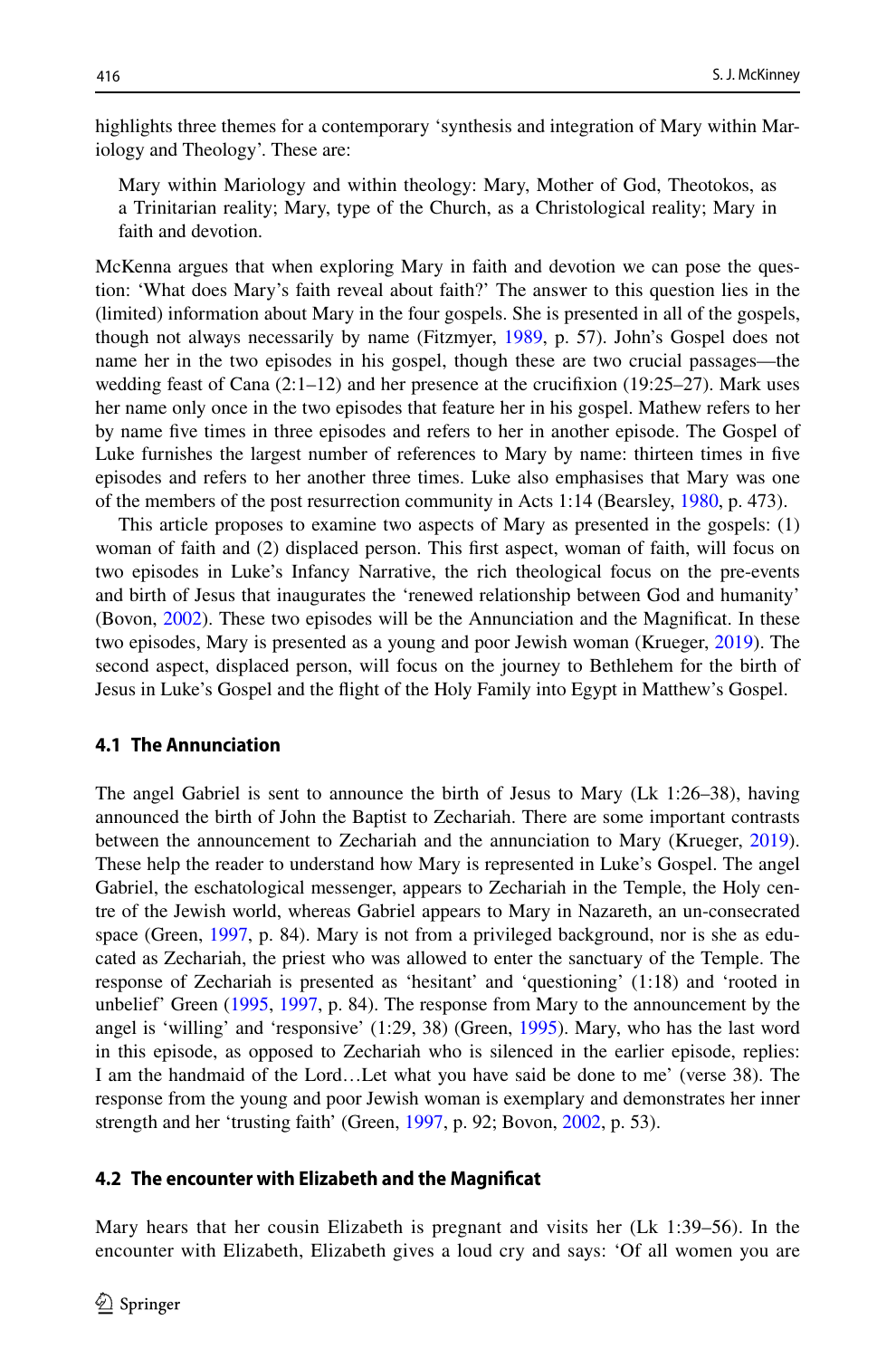the most blessed, and blessed is the fruit of your womb' (1:42) and 'Yes, blessed is she who believed that the promise made her by the Lord should be fulflled' (1:45). Bearlsey ([1980](#page-9-20)) comments that this re-emphasises that Mary has heard the Word of God and has accepted it—the marks of discipleship. She is the frst to have faith, to be a believer (Fitzmyer, [1989](#page-9-21), p. 69). In response to Elizabeth, Mary proclaims the Magnifcat, a canticle. There is some dispute about the origins of this canticle and whether it was bor-rowed from a Jewish or Jewish Christian group (Balch, [2017\)](#page-8-2). This does not detract from the important function of the canticle:

Canticles add a meta-syntax – 'they break through the confnes of space and time …to declare the future outcome and, indeed, the eschatological signifcance of the events at hand'. Narrative becomes prophecy (Dillon, [2006](#page-9-25), p. 460).

This canticle refects the themes of Hannah in 1 Samuel 2: 1–10 and Deborah's song in Judges 5 (Carlson, [2018](#page-9-26)). The Magnifcat draws on 'prophetic themes of liberation, empowerment of the weak, disempowerment of oppressors, and salvation' and these are expressed in verses 51–55 (Krueger, [2019](#page-9-23), p. 106):

He has shown the power of his arm, He has routed the proud of heart. He has pulled down princes from their thrones and exalted the lowly. The hungry he has flled with good things, The rich sent away empty. He has come to the help of Israel his servant, Mindful of his mercy. According to the promise he made to our ancestors – Of his mercy to Abraham and to his descendants forever.

The reversal of the mighty being cast down and the hungry flled with good things anticipates the passage read by Jesus in the synagogue (Luke 4:18–19) and the Beatitudes (6:20–26) (Latin American Episcopate, [1979;](#page-10-24) Knight, [1998,](#page-9-27) p. 74). It is unsurprising that Latin American Liberation Theology views the Magnifcat as a striking example of the preferential option for the poor. The Latin American Episcopate in the *Puebla Final Document* ([1979](#page-10-24)) highlight the links between the Old and New Testaments in the Magnifcat:

The Magnifcat mirrors the soul of Mary. In that canticle we fnd the culmination of the spirituality of Yawheh's poor and lowly, and of the prophetic strain in the Old Testament. It is the opening proclamation of Christ's new Gospel.

The verses of the Magnifcat have been interpreted in diferent ways. Some scholars have interpreted them metaphorically as referring to spiritual hunger and spiritual poverty and this is critiqued as a 'depoliticizing spiritualization of the Magnifcat and Mary' (Balch, [2017,](#page-8-2) p. 655). Other scholars have interpreted the verses as referring to the concrete hunger and poverty that Mary would have fully understood in her position in the lower end of the social strata (Gutiérrez, [1971\)](#page-9-12). The verses of joy and thanksgiving at the beginning of the Magnifcat are closely connected to the later verses and the 'action of God who liberates the oppressed and humbles the powerful' (Gutiérrez, [1971](#page-9-12), pp. 207–208). In a subsequent work, Gutiérrez provides an insight into the integral connection between the faith of Mary, as expressed in the Magnifcat, and the practical consequences of that faith in the option for the poor: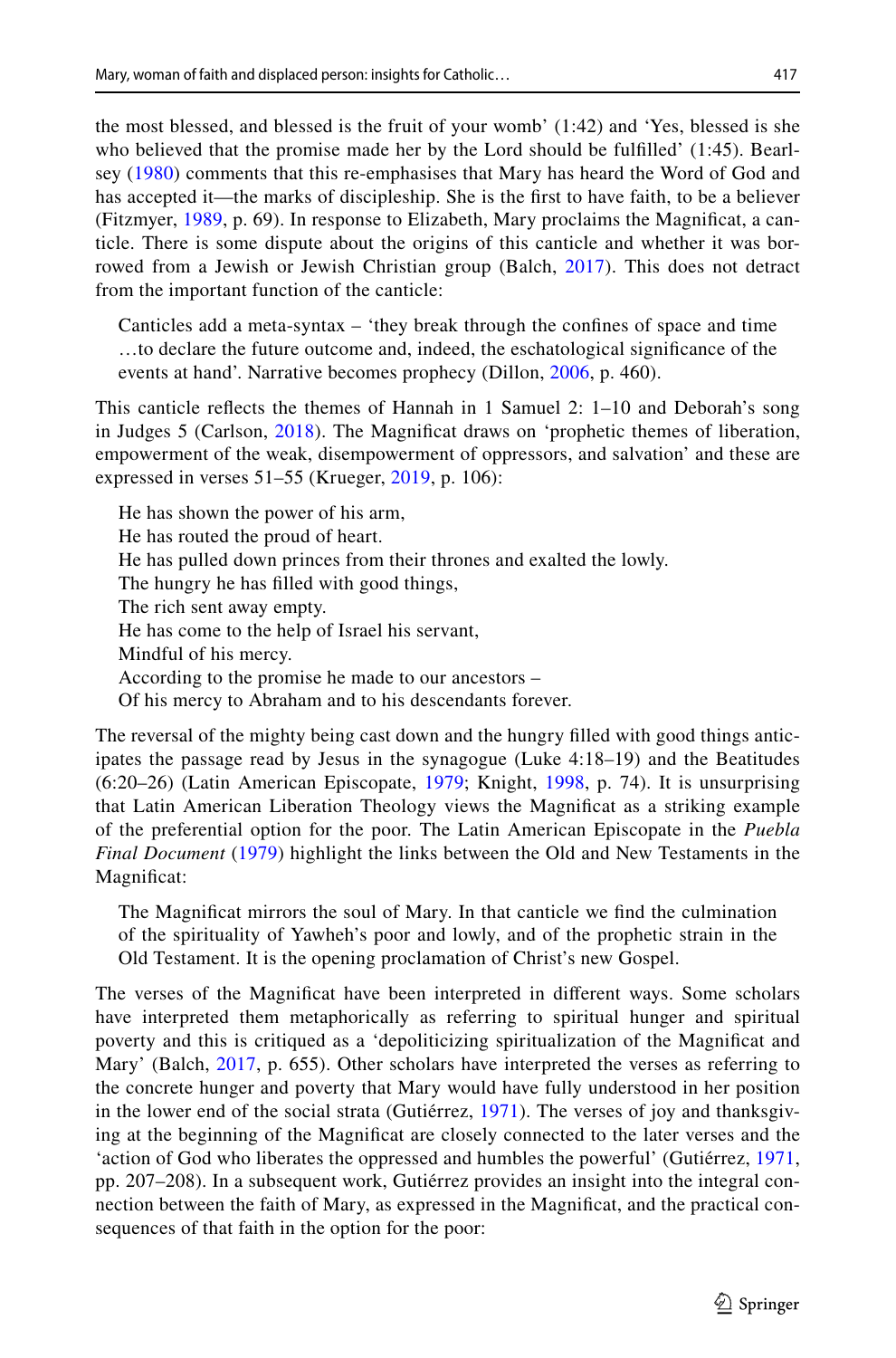The canticle of Mary combines a trusting self-surrender to God with a will to commitment and close association with God's favourites: the lowly, the hungry (Gutiérrez, [1983](#page-9-28), p.127).

The preferential option for the poor in the canticle is afrmed as an essential component of the relationship with God.

#### **4.3 Mary as displaced person in the Gospel of Luke**

There are around 82.4 million people forcibly displaced in the contemporary world (UNHCR, [2021](#page-10-25)). People are displaced because of persecution, confict and war, violence and violations of human rights. The forcibly displaced includes refugees and asylum seekers who fee to external sites, to other countries, and also includes internally displaced persons. People who are internally displaced are displaced within their own country and constitute over half of those who experience forcible displacement. According to the Gospels of Luke and Matthew, Mary experienced both internal and external forcible displacement. She experienced internal displacement before the birth of Jesus (Lk: 2:1–5) and external displacement after his birth (Matt: 2:13–18).

Pope Francis focused on the journey of Mary and Joseph from Nazareth to Bethlehem, in his sermon on the Nativity of the Lord on the 24th December 2017. In his sermon, he framed this journey as an example of the bewildering and frightening internal displacement that is experienced by many families in the contemporary world.

They had to leave their people, their home and their land, and to undertake a journey in order to be registered for the census. This was no comfortable or easy journey for a young couple about to have a child: they had to leave their land. At heart, they were full of hope and expectation because of the child about to be born; yet their steps were weighed down by the uncertainties and dangers that attend those who have to leave their home behind. (Pope Francis, [2017\)](#page-10-26).

There was movement within Palestine at this period of time for religious festivals but that was movement that was willingly undertaken. In this instance of movement, Joseph and the heavily pregnant Mary (the birth of Jesus is imminent) have been forced to make a journey through the pressures of a tyrannical external party and have left the safe space of their home and the support of family and friends to enter a new unknown space. This is what Codina means when he states that 'Mary personifes the preference of God toward those who sufer from the injustice of the powerful' (de Margerie, [1987\)](#page-9-0)*.* When they arrived in Bethlehem they were confronted with further challenges:

Then they found themselves having to face perhaps the most difficult thing of all. They arrived in Bethlehem and experienced that it was a land that was not expecting them. A land where there was no place for them. And there, where everything was a challenge, Mary gave us Emmanuel (Pope Francis, [2017](#page-10-26)).

This appealing and intriguing framing by Pope Francis is highly consistent with the strong emphasis that he places on the responsibility of the Church towards refugees and migrants (Guzik, [2018](#page-9-29)).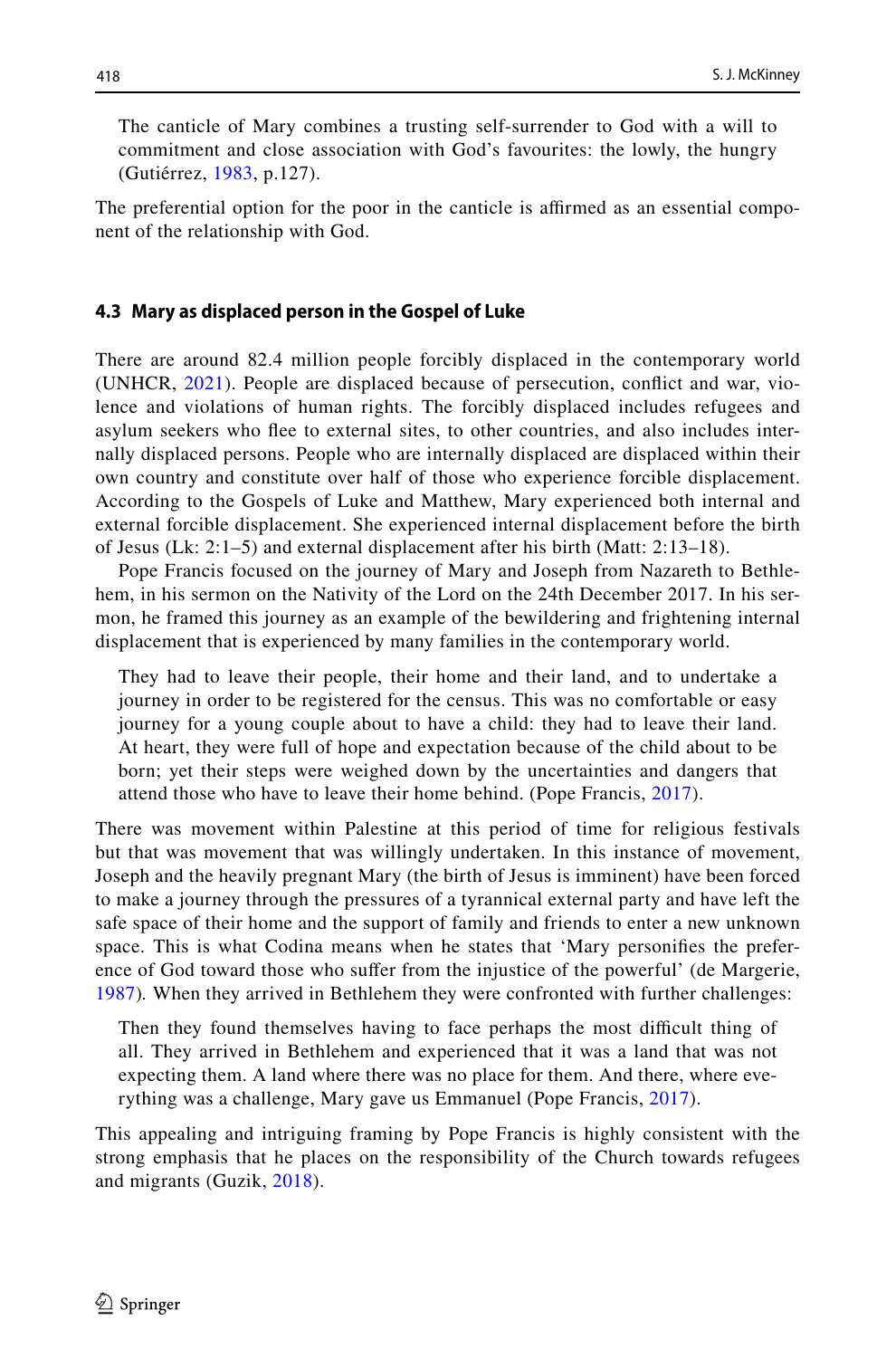#### **4.4 Mary as displaced person in the Gospel of Matthew**

The external displacement occurred after Jesus was born. In the narrative in Matthew that recounts the fight into Egypt, the Angel of the Lord appears to Joseph (coherent with his more prominent role in the Matthew infancy narrative) and warns him that he must fee the threat of Herod and take the family to the safer destination of Egypt (2:13) (Dube, [2019;](#page-9-30) Eurell, [2020](#page-9-31)). There are, of course close parallels with the Joseph and Moses stories and the Exodus narrative. The fight into Egypt is often interpreted as Jesus being a refugee at an early age, as he fees with his family. This early experience is compared with the experience of externally forcibly displaced people throughout the world (Houston, [2015](#page-9-32); Korgen & Gallagher, [2013\)](#page-9-33). Joseph and Mary, as new parents, also experience this forcible displacement and fee in haste to Egypt as refugees, Mary nursing a newly born baby. Joseph and Mary, like many forcibly displaced persons try to protect their family and, in particular, the youngest member of the family and lead them to safety.

## **5 Concluding remarks**

The article has stressed that Catholic schools share the biblical, theological and ecclesial mandate of the preferential option for the poor. As Catholic schools understand and enact this preferential option, the paper has ofered the example of Mary and has interpreted some gospel passages that feature her by using the preferential option for the poor. This is a distinctive approach that is discordant with a depoliticized and decontextualized understanding and teaching of the highlighted passages in the article. This approach is not the only way to interpret these passages, nor is the study of Mary in the gospels the only way to understand the position of Mary in the Catholic Church. This approach to the experiences of Mary does enable an understanding of the faith of this young and poor Jewish girl, and the experience of Mary as displaced person that resonates with the experiences of many people throughout the world who sufer the indignity of poverty and the anguish and pain of internal and external forcible displacement.

**Open Access** This article is licensed under a Creative Commons Attribution 4.0 International License, which permits use, sharing, adaptation, distribution and reproduction in any medium or format, as long as you give appropriate credit to the original author(s) and the source, provide a link to the Creative Commons licence, and indicate if changes were made. The images or other third party material in this article are included in the article's Creative Commons licence, unless indicated otherwise in a credit line to the material. If material is not included in the article's Creative Commons licence and your intended use is not permitted by statutory regulation or exceeds the permitted use, you will need to obtain permission directly from the copyright holder. To view a copy of this licence, visit [http://creativecommons.org/licenses/by/4.0/.](http://creativecommons.org/licenses/by/4.0/)

# **References**

- <span id="page-8-1"></span>Admirand, P. (2018). Why liberation theology should be taught in Catholic secondary schools. *International Studies in Catholic Education, 10*(2), 156–169.
- <span id="page-8-2"></span>Balch, D. L. (2017). Mary's Magnifcat (Luke 1:46b–55) and the Price of Corn in Mexico. *Journal of Biblical Literature, 3*, 651–665.
- <span id="page-8-0"></span>Barrera, A. (2019). *Catholic missionaries and their work with the poor. Mitigating market-government failure in emerging nations*. Routledge.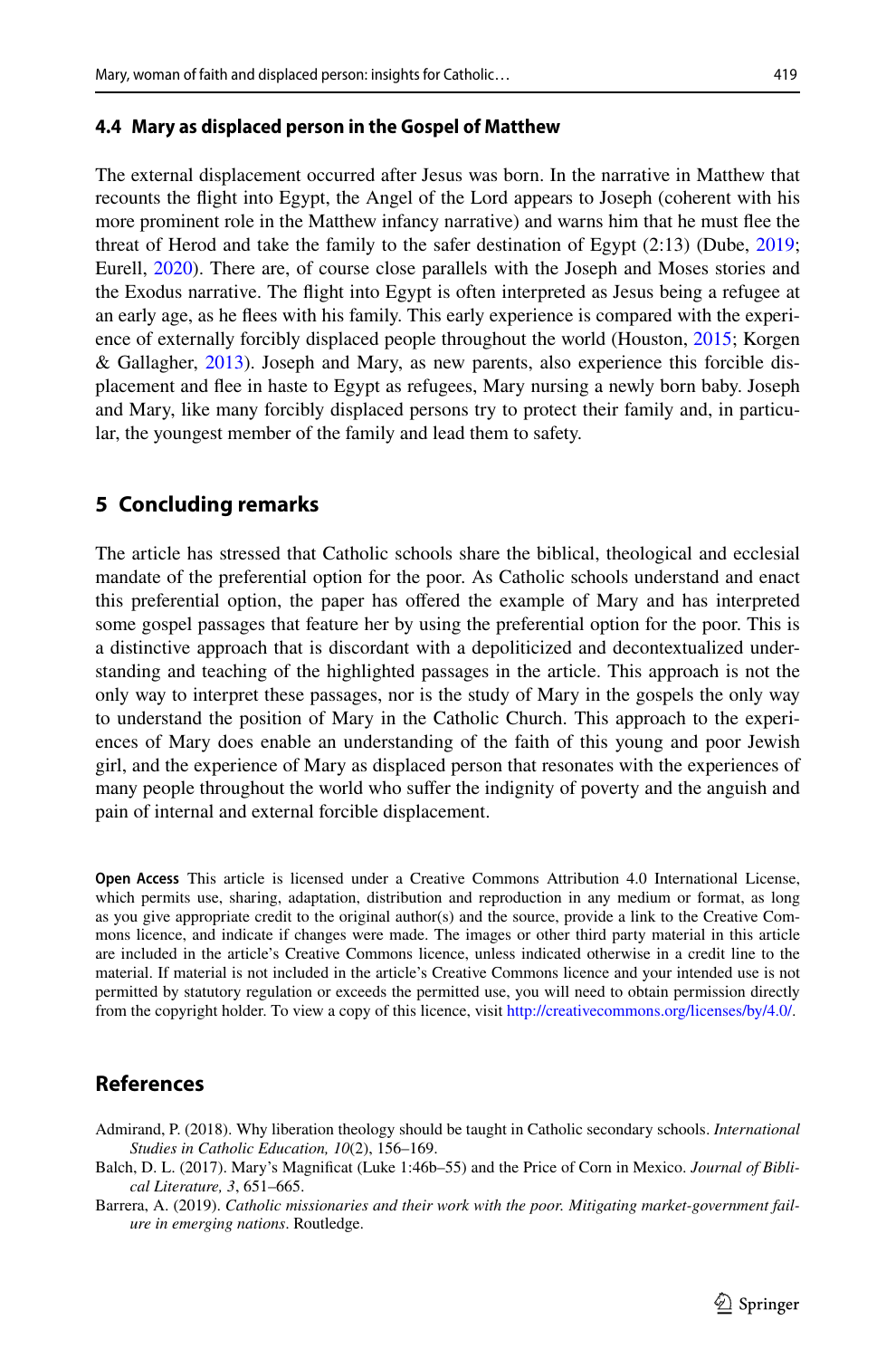- <span id="page-9-20"></span>Bearsley, P. J. (1980). Mary the perfect disciple: A paradigm for mariology. *Theological Studies, 41*(3), 461–504.
- <span id="page-9-22"></span>Bovon, F. (2002). *Luke 1. A Commentary of the Gospel of Luke 1:1–9:50*. (Christine M. Thomas, Trans.). Fortress Press.
- <span id="page-9-18"></span>Byron, W. J. (2015). What Catholic schools can do about world hunger. *International Studies in Catholic Education, 7*(2), 201–209.
- <span id="page-9-26"></span>Carlson, R. (2018). Hannah at Pentecost. On Recognizing Spirit Phenomena in Early Jewish Literature. *Journal of Pentecostal Theology, 27*, 245–258.
- <span id="page-9-19"></span>Chaudry, A., & Wimer, C. (2016). Poverty is not just an indicator: The relationship between income, poverty, and child ewell-being. *Academic Pediatrics, 16*(3S), 23–29.
- <span id="page-9-10"></span>Congregation for Catholic Education. (1988). *The religious dimension of education in a Catholic school*. Congregation for Catholic Education.
- <span id="page-9-11"></span>Congregation for Catholic Education. (2002). *Consecrated Persons and their mission in schools. Refections and guidelines*. Congregation for Catholic Education.
- <span id="page-9-0"></span>de Margerie, B. (1987). Mary in Latin American liberation theologies. *Marian Studies, 38*, 47–62.
- <span id="page-9-25"></span>Dillon, R. J. (2006). The benedictus in micro- and macrocontext. *The Catholic Biblical Quarterly, 68*(3), 457–480.
- <span id="page-9-9"></span>Dorr, D. (2016). *Option for the Poor and for the Earth. From Leo XIII to Pope Francis*. Orbis Books.
- <span id="page-9-30"></span>Dube, Z. (2019). Jesus—The Immigrant Egyptian Jews in Matthew's Sonergut: A Migration perspective. *HTS Theological Studies*.<https://doi.org/10.4102/hts.v75i4.5256>
- <span id="page-9-3"></span>Dunn, G. D. (2013). Augustine's homily on almsgiving. *Journal of Early Christian History, 3*(1), 3–16.
- <span id="page-9-31"></span>Eurell, J.-C. (2020). Mariological developments in the new testament. *Horizons in Biblical Theology, 42*, 47–57.
- <span id="page-9-21"></span>Fitzmyer, J. A. (1989). *Luke the theologian. Aspects of his teaching*. Geofrey Chapman.
- <span id="page-9-8"></span>Goulder, M. D. (1989). *Luke a new paradigm 1*. Sheffield Academic Press.
- <span id="page-9-16"></span>Grace, G. (2003). 'First and foremost, the Church ofers its educational service to the poor': Class, inequality and Catholic schooling in contemporary contexts. *International Studies in Sociology of Education, 13*(1), 35–53.
- <span id="page-9-17"></span>Grace, G. (2013). Catholic social teaching should permeate the Catholic secondary school curriculum: An agenda for reform. *International Studies in Catholic Education, 5*(1), 99–109.
- <span id="page-9-6"></span>Green, J. B. (1995). *The theology of the Gospel of Luke*. Cambridge University Press.
- <span id="page-9-24"></span>Green, J. B. (1997). *The Gospel of Luke*. Eerdmans Publishing Co.
- <span id="page-9-2"></span>Groody, D. G. (2007). Introduction. In D. G. Groody (Ed.), *The option for the poor in Christian theology* (pp. 1–14). University of Notre Dame.
- <span id="page-9-4"></span>Grove, K. (2019). Rhetoric and reality: Augustine and Pope Francis on preaching Christ and the poor. *Theological Studies, 80*(3), 530–553.
- <span id="page-9-12"></span>Gutiérrez, G. (1971). *A theology of liberation*. SCM Press.
- <span id="page-9-28"></span>Gutiérrez, G. (1983). *We drink from our own wells*. SCM Press Ltd.
- <span id="page-9-5"></span>Gutiérrez, G. (1992). *La Casas In search of the poor of Jesus Christ.* (Robert Barr, Trans.). Orbis Books.
- Gutiérrez, G. (2009b). The option for the poor arises from faith in Christ. *Theological Studies, 70*, 317–326.
- <span id="page-9-7"></span>Gutiérrez, G. (2013). Saying and showing to the poor "God Loves you." In M. Griffin & J. W. Block (Eds.), *In the Company of the Poor. Conversations with Dr. Paul Framer and Fr. Gustavo Gutiérrez* (pp. 27–34). Orbis Books.
- <span id="page-9-1"></span>Gutiérrez, A. L. (2009a). The preferential option for the poor in Catholic education in the Philippines: A report on progress and problems. *International Studies in Catholic Education, 1*(2), 135–151.
- <span id="page-9-29"></span>Guzik, P. (2018). Communicating migration—Pope Francis' strategy of reframing refugee issues. *Church, Communication and Culture, 3*(2), 106–135.
- <span id="page-9-32"></span>Houston, F. S. (2015). *You shall love the stranger as yourself*. Routledge.
- <span id="page-9-13"></span>Hrynkow, C., & Creamer, D. (2015). Catholic social thought bearing fruit: The case of Sister Cyril Mooney and Loreto Day School Sealdah, Kolkata, India. *International Studies in Catholic Education, 7*(2), 222–237.
- <span id="page-9-15"></span>Igbo, M. U. R. (2020). *Catholic schools and the interests of the poor in Nigeria*. Doctoral Thesis. University College, London.
- <span id="page-9-14"></span>Kabadi, S. U. (2015). The Jesuit social justice dialectic within the Cristo Rey School model. *Journal of Catholic Education, 19*(1), 183–200.
- <span id="page-9-27"></span>Knight, J. (1998). *Luke's Gospel*. Routledge.

<span id="page-9-33"></span><span id="page-9-23"></span>Korgen, J. O., & Gallagher, V. A. (2013). *The true cost of low prices. The violence of globalization*. Orbis. Krueger, L. (2019). Reinterpreting Eve and Mary. *Pneuma, 41*, 91–109.